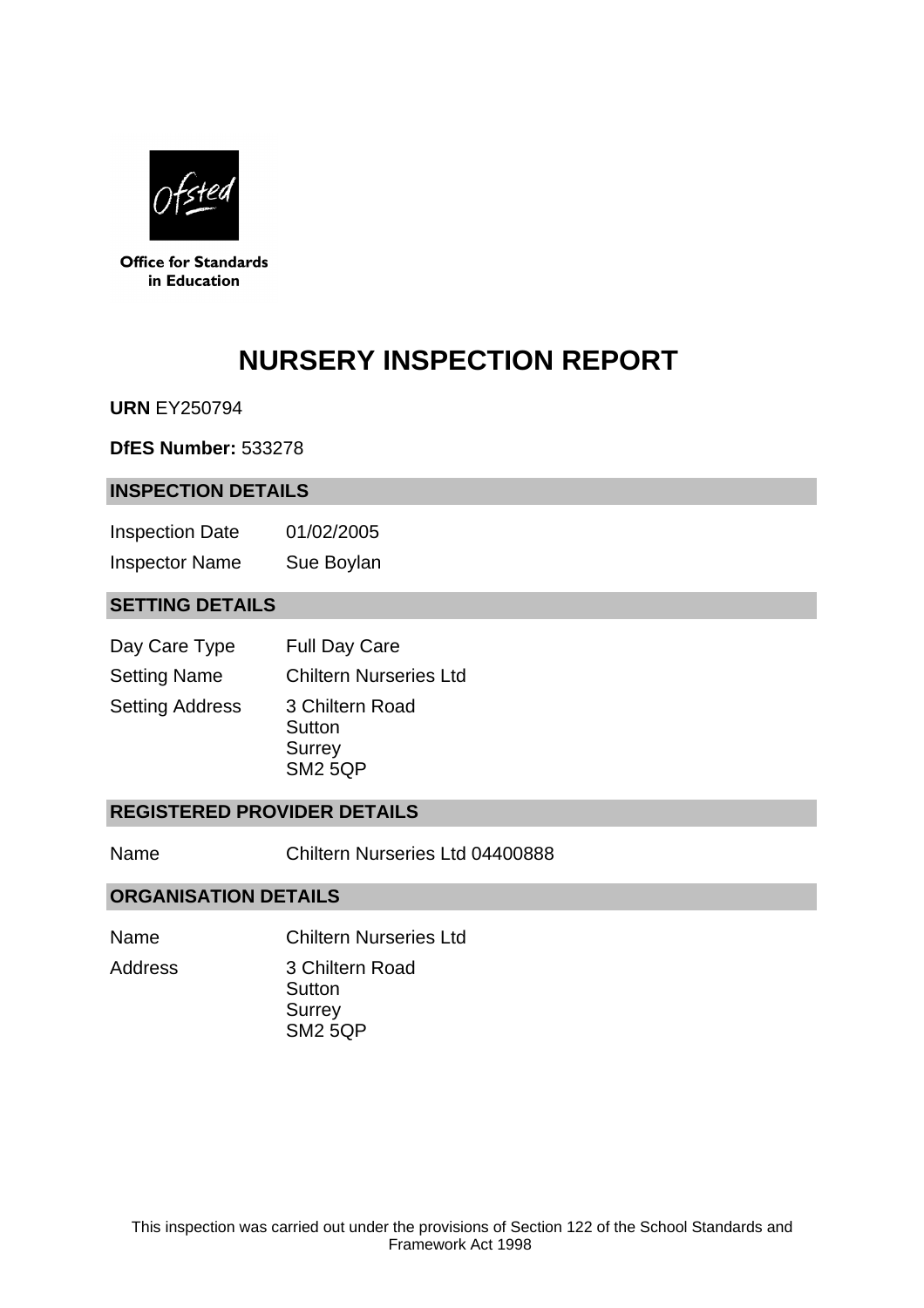## **ABOUT THE INSPECTION**

The purpose of this inspection is to assure government, parents and the public that the nursery education for funded three and four year old children is of an acceptable quality. Inspection of nursery education also identifies strengths and weaknesses so that providers can improve the quality of educational provision and help children to achieve the early learning goals (elgs) by the end of the Foundation Stage. This inspection report must be made available to all parents.

If the setting has been inspected previously, an action plan will have been drawn up to tackle issues identified. This inspection, therefore, must also assess what progress has been made in the implementation of this plan.

#### **Information about the setting**

Chiltern Day Nursery is run by Chiltern Nurseries Ltd. It opened in 2002 and operates from three rooms within a single storey residential building. The premises are located within close proximity of Sutton Town Centre and hospital. A maximum of 22 children may attend at any one time. The nursery is open each week day from 08:00 until 18:00 for 51 weeks of the year. All children share access to a secure enclosed outdoor play area.

There are currently 39 children aged from three months to under five years on roll. Of these three children receive funding for nursery education. The nursery supports children with special educational needs and who speak English as an additional language.

The nursery employs 10 staff. Eight of the staff including the manager hold appropriate early years qualifications and two staff are working towards a qualification.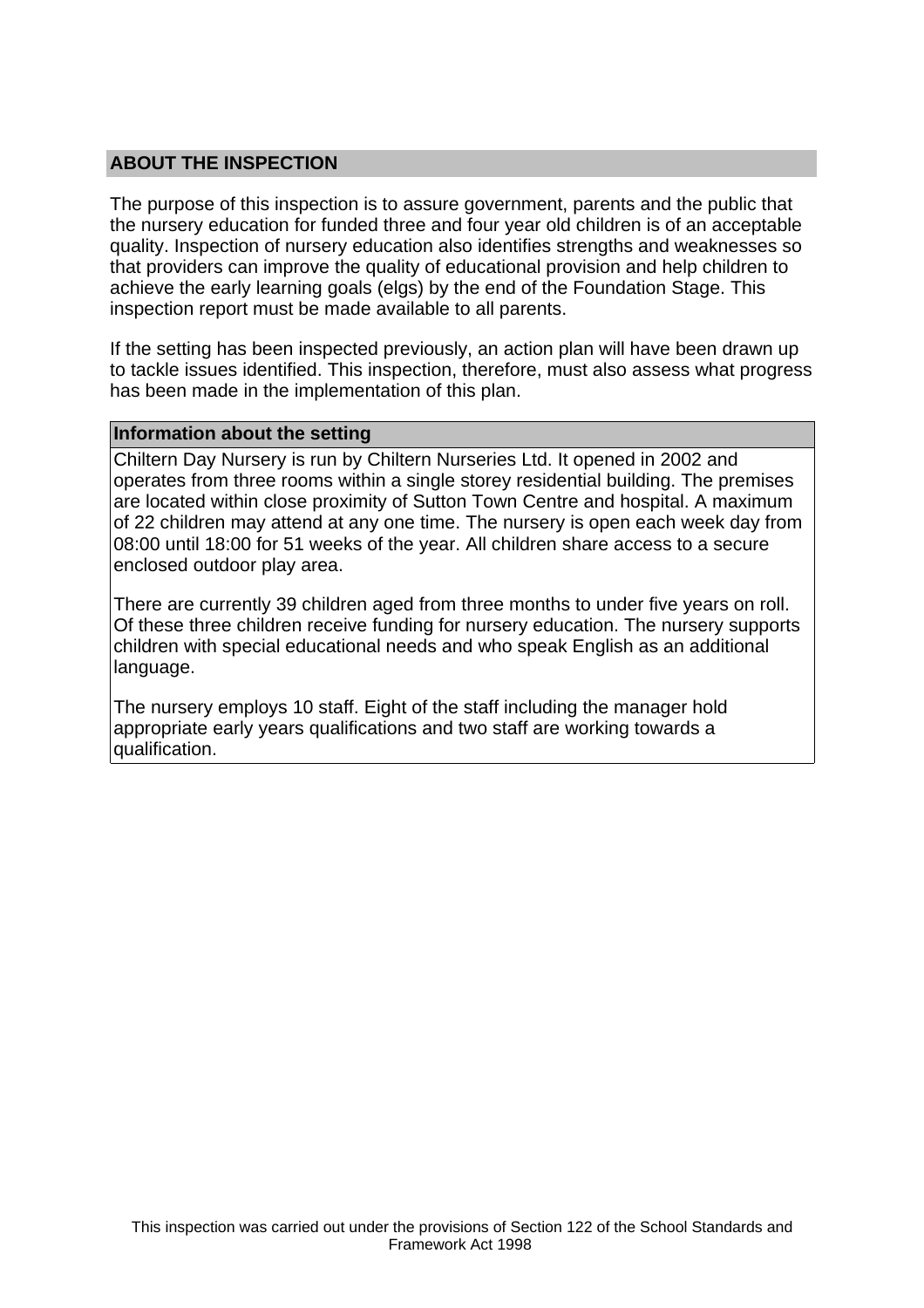# **INSPECTION OF THE NURSERY EDUCATION PROVISION FOR FUNDED THREE AND FOUR YEAR OLDS.**

## **How effective is the nursery education?**

Chiltern Day Nursery provides good quality nursery education overall which enables children to make generally good progress towards the early learning goals. They make very good progress in their mathematical and physical development.

The quality of teaching is generally good. Staff plan an interesting range of activities to extend children's learning and are enthusiastic and caring in their approach. Generally staff have knowledge of the early learning goals and an understanding of the foundation stage, however they do not always take advantage of training opportunities in these areas. The children are eager to learn, they cooperate well together and have very good concentration levels when listening to stories and taking part in activities. Opportunities to encourage the children to make full use of the resources, to select their own materials and be more independent are not fully exploited. Staff manage the children's behaviour in a positive manner.

Staff know the children well and make good observations of their progress and development. However the observations are not used consistently to identify the next steps for learning. Opportunities to extend children's use of technology is limited. Children with special educational needs are well supported with good links with the local authority.

Leadership and management is generally good. Staff have clear roles and responsibilities and work well as a team. The manager has a "hands on" approach and acts as a good role model. There is a strong committment to continual development in the care and education of the children.

Partnership with parents is very good. They receive regular verbal and written feedback on their child's progress and are invited to an annual parents evening. Support for individual specific issues is offered to parents if required.

#### **What is being done well?**

- Children have access to a wide selection of activities to extend their physical development. The garden is well equipped and the children take part in "fit fun" on a weekly basis. This provides opportunities for children to learn about different games and increase their confidence and skill in a fun way.
- The manager and staff team are highly motivated and committed to the nursery. There are plans to develop the provision and they clearly enjoy their work with the children.
- Staff employ effective strategies to promote positive behaviour and consideration of others. They teach what is right and wrong and give the children clear and consistent boundaries. The children are familiar with the day to day routine and help tidy away.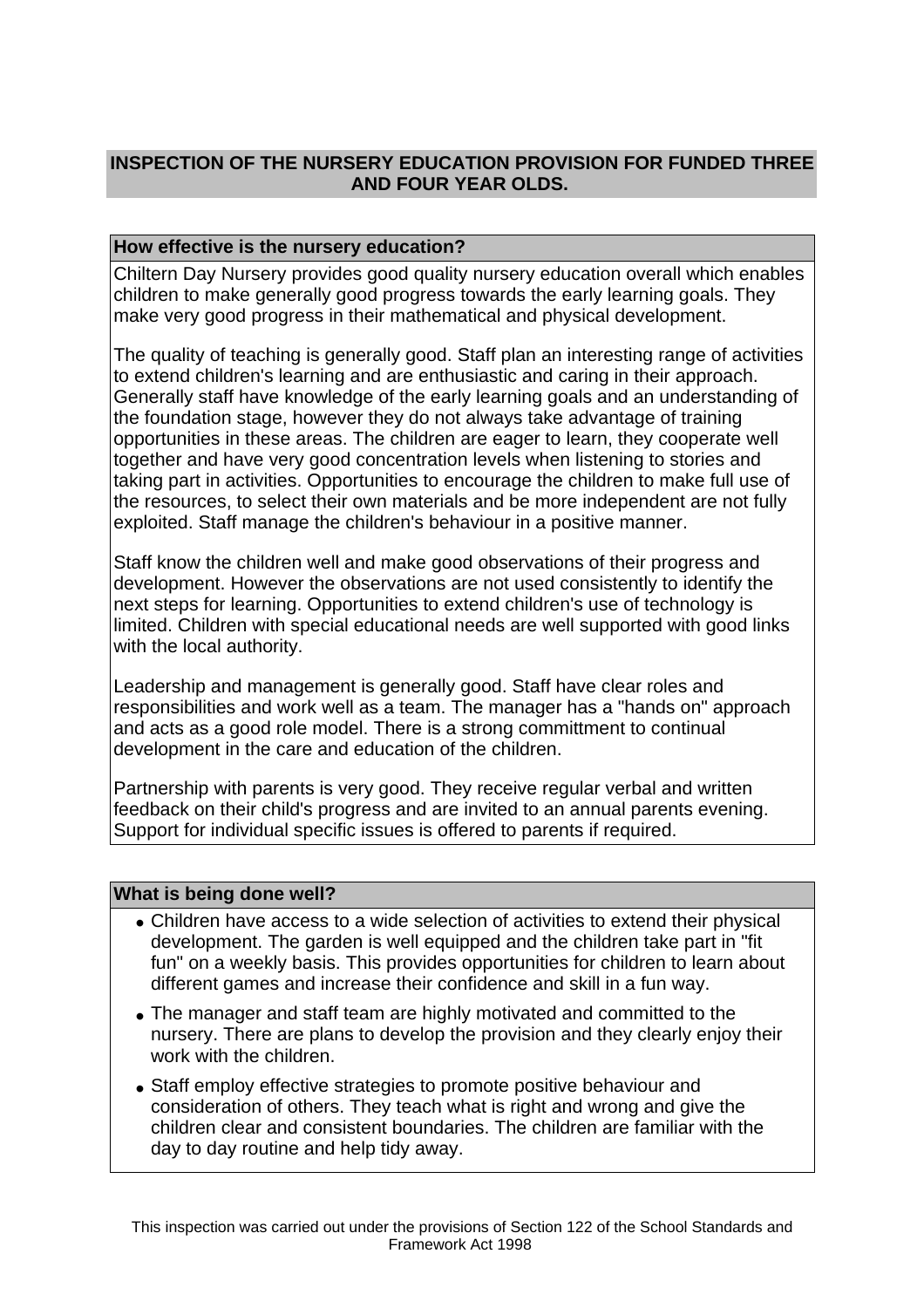• Parents are kept well informed of their child's progress through written daily record books, informal discussion, reports and parent's meetings. There are opportunities to comment on the service provided.

#### **What needs to be improved?**

- the attention given to promoting children's independence, self help skills and providing opportunities for children to select resources, design and use their imagination independently
- the system for assessment so staff can extend the next steps for individual learning
- the provision of resources to enhance children's learning in technology
- opportunities for staff to attend training

#### **What has improved since the last inspection?**

This is the nursery's first inspection.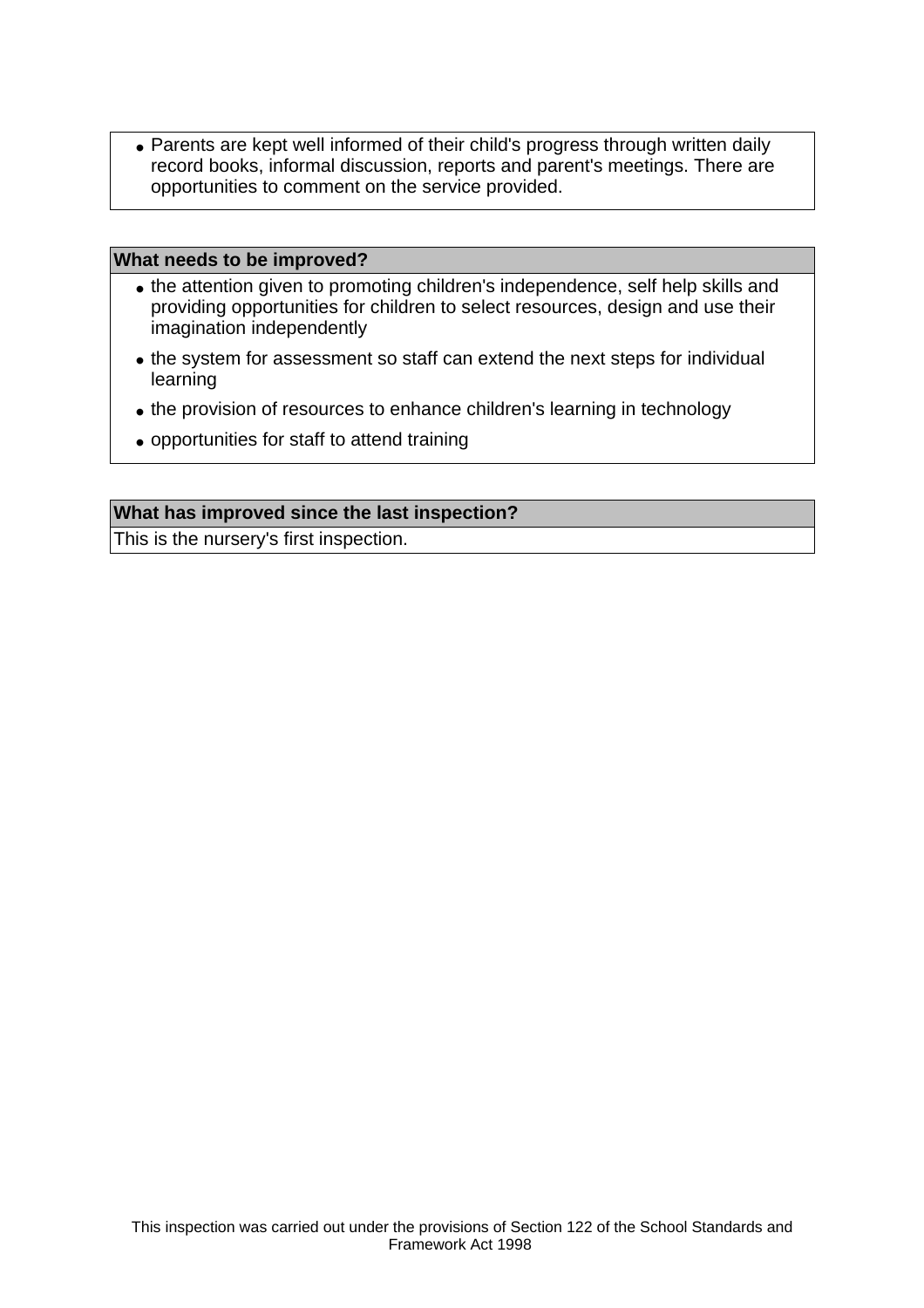# **SUMMARY OF JUDGEMENTS**

## **PERSONAL, SOCIAL AND EMOTIONAL DEVELOPMENT**

Judgement: Generally Good

Children are confident and relate well to staff and their friends. They are taught to share and take turns and have an understanding of right and wrong. Children know the routine of the nursery and help to tidy up when asked. Children are happy and respond well to the positive behaviour management strategies in place. There are limited opportunities for children to develop self help skills and independence

# **COMMUNICATION, LANGUAGE AND LITERACY**

Judgement: | Generally Good

Children are confident and fluent speakers and engage in conversations with each other and adults. They enjoy looking at books independently and listening to staff read stories. Children are beginning to understand that letters have sounds and they are starting to write recognisable letters of their names. Children have good pencil control but there are not always enough opportunities to mark make.

# **MATHEMATICAL DEVELOPMENT**

Judgement: Very Good

There is a good range of resources and activities to promote children's understanding of numbers and mathematical language for size and quantity. Children can count confidently up to 10 and some can recognise random numbers when asked. They learn about measurement during cooking activities and there are good opportunities to practice sequencing and pattern making.

# **KNOWLEDGE AND UNDERSTANDING OF THE WORLD**

Judgement: Generally Good

Children talk about past and present events in their own lives and show an interest in the lives of others. Children are introduced to a range of cultures and traditions and can take part in weekly French lessons. There is very little opportunity for children to learn through use of information technology and not enough access to a range of tools and materials to design and make things.

## **PHYSICAL DEVELOPMENT**

Judgement: Very Good

Children move freely with confidence and control. They use a wide range of equipment such as scissors, cutlery and glue spreaders with increasing skill. They can run, climb, swing, dribble balls with a hockey stick and peddle wheeled toys with confidence manoeuvring around obstacles. The children are starting to show awareness of how their body feels for instance when they are hot, tired and thirsty.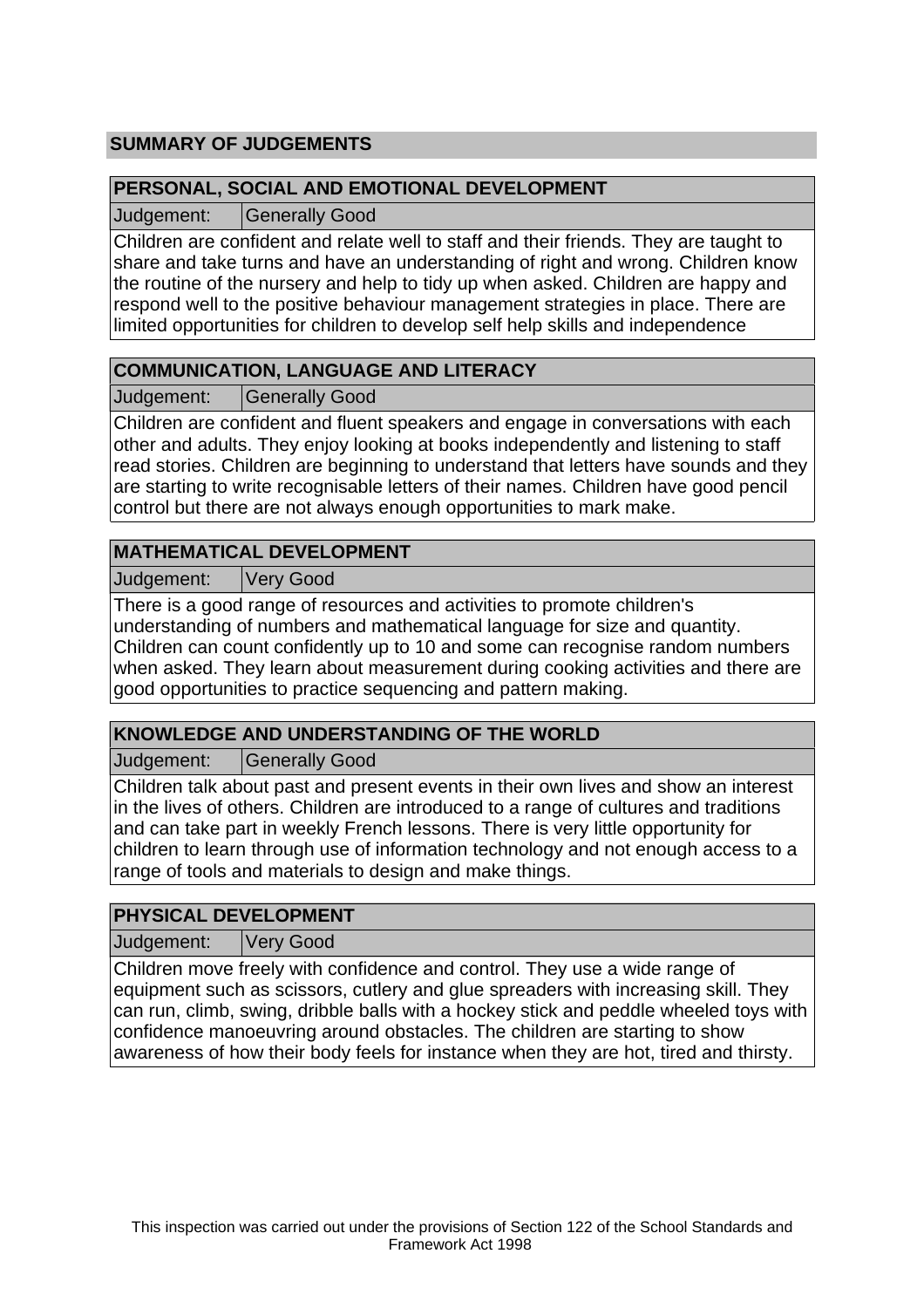# **CREATIVE DEVELOPMENT**

Judgement: Generally Good

Children enjoy singing familiar songs at circle time and join in with enthusiasm. There are good opportunities to explore texture, colour and collage using a variety of media such as baked beans, clay and cornflour. Provision for children to develop their imagination and their own ideas is not fully exploited.

#### **Children's spiritual, moral, social, and cultural development is fostered appropriately.**